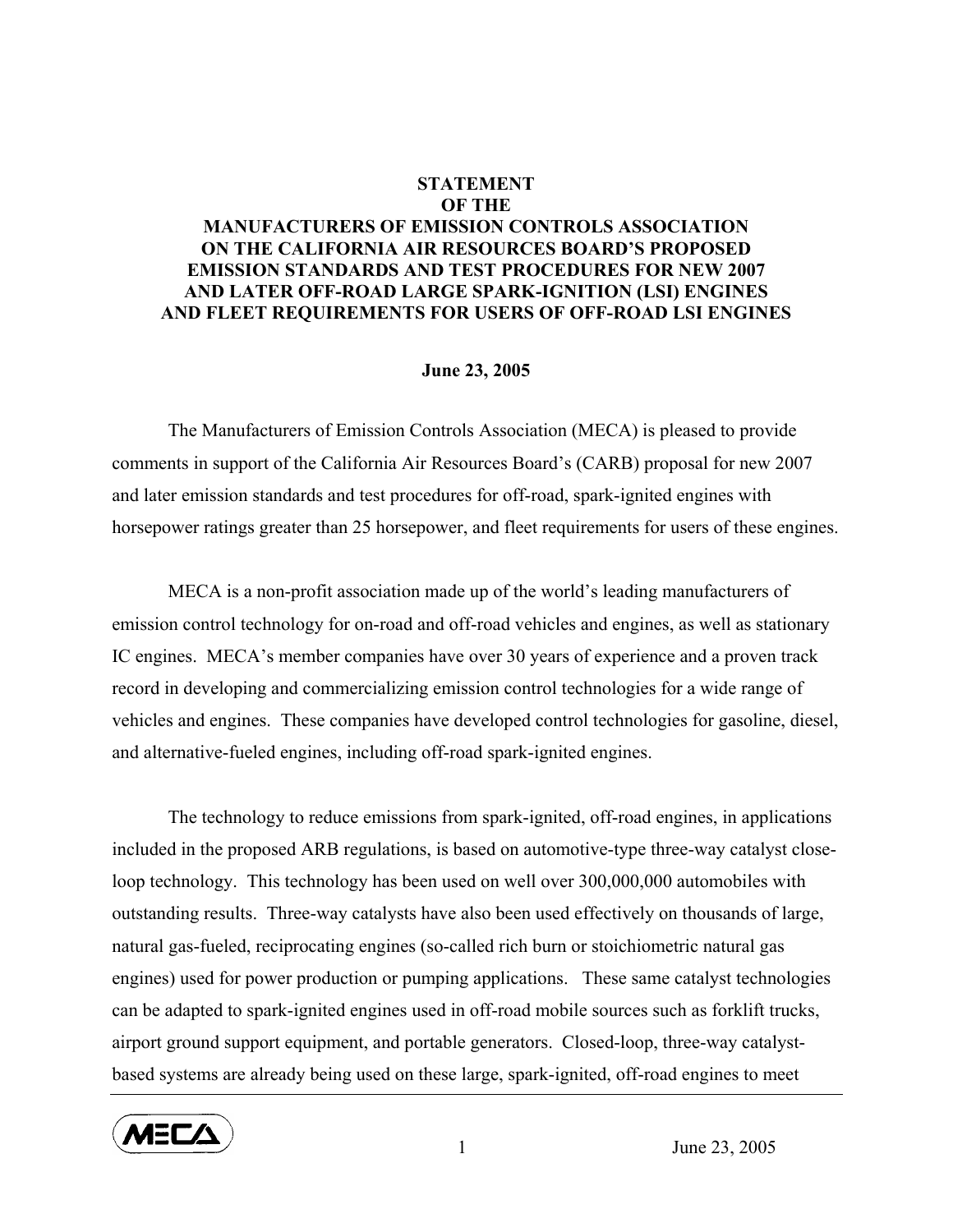ARB's and EPA's 2004 3.0 g/bhp-hr HC + NOx standard. Closed-loop, three-way catalyst systems will also be the primary technology pathway for meeting EPA's and the proposed ARB 2007 exhaust emission standard of 2.0 g/bhp-hr HC + NOx. Retrofit kits that include air/fuel control systems along with three-way catalysts have been sold into the LPG-fueled fork lift industry for installation on uncontrolled engines (an LSI application) for nearly 10 years. In both new engine and retrofit applications, these closed-loop three-way catalyst systems have shown durable performance in these LSI applications, consistent with the excellent durability record of closed-loop three-way catalyst systems used in automotive applications for more than twentyfive years.

 MECA agrees with the ARB staff assessment that significant improvements in threeway catalyst system performance can be achieved in the LSI applications by readily available catalyst design changes and optimizations that more closely approach the catalyst designs used in modern light-duty automobiles. These design changes include the use of high performance catalyst formulations with layered catalyst architectures and the latest oxygen storage promoters, larger catalyst volumes relative to the engine displacement, and the use of higher cell density metallic or ceramic substrates. These advanced catalysts coupled with improved engine control strategies are already beginning to find use on some new LSI engines as evidenced by some of the very low emission levels reported to ARB in recent LSI engine certifications (as reported in the ARB staff initial statement of reasons for these proposed rules). Advanced catalysts and advanced engine controls will also provide the technical solutions needed to achieve ARB's proposed 2010 0.6 g/bhp-hr HC + NOx exhaust emission standards for off-road LSI engines included in the proposal. Advanced catalyst systems can be used to certify off-road LSI engines to some of the optional low emission certification standards included in this proposal ahead of the 2007 or 2010 requirements for new engines.

MECA supports ARB's proposal to include verified retrofit systems as an option for fleet users to comply with proposed fleet emission requirements for off-road LSI engines. Retrofit systems based on closed-loop control with three-way catalysts have already proven to be a robust solution for reducing emissions from uncontrolled, in-use LSI engines. MECA fully expects